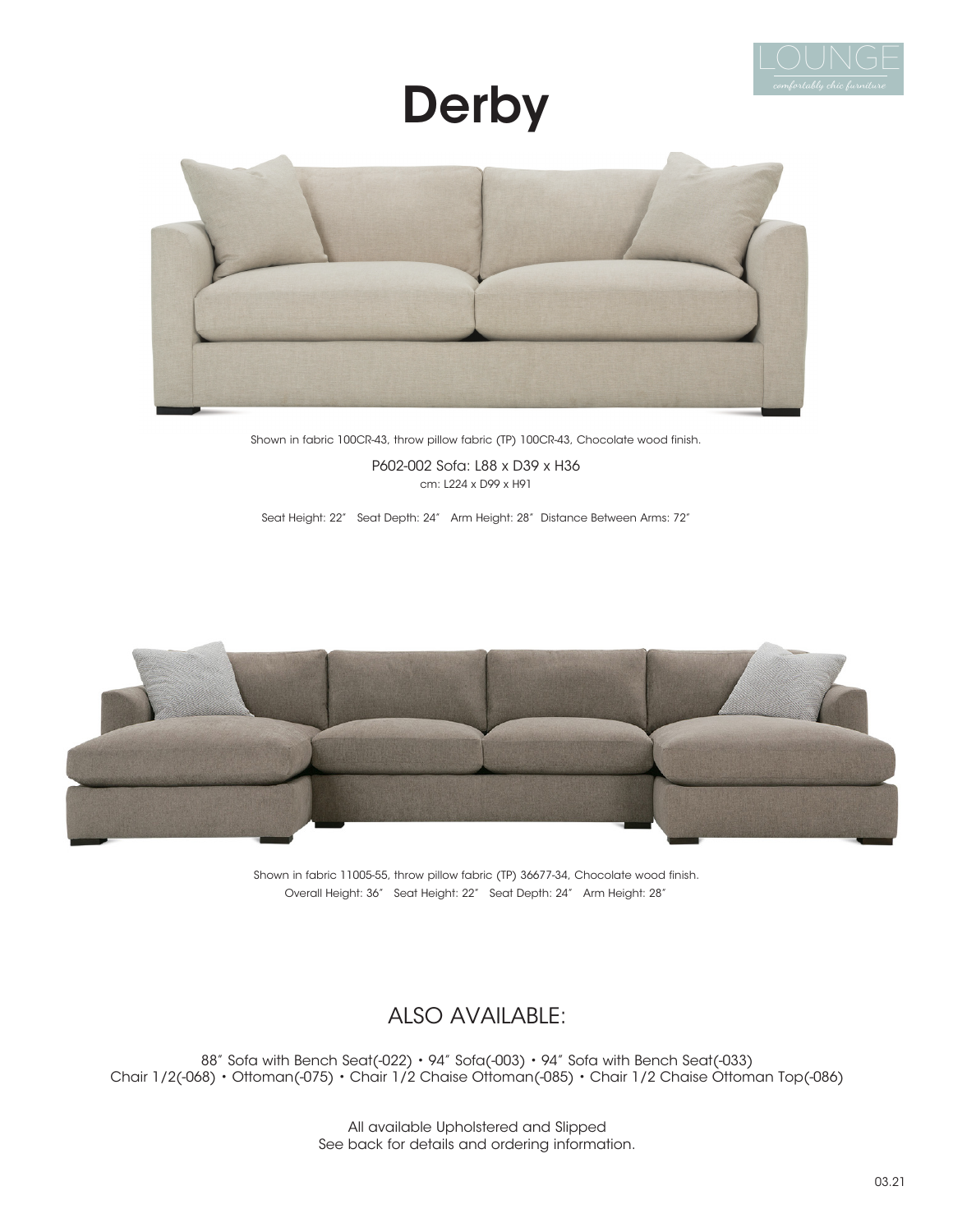# **Derby**

| <b>Standard Features</b>                         | P602-002<br>P602-022 | P602-003<br>P602-033 | P602-068         | P602-075 | P602-085 | P602-086 |
|--------------------------------------------------|----------------------|----------------------|------------------|----------|----------|----------|
| Loose Pillow Back                                |                      |                      |                  | N/A      | N/A      | N/A      |
| <b>Suspension System</b>                         | sinuous              | sinuous              | sinuous          | webbing  | webbing  | webbing  |
| Two 22" Non-Welted Down-Blend Throw Pillows (TP) |                      |                      | $\checkmark$ (1) | N/A      | N/A      | N/A      |
| Harmony Cushion                                  |                      |                      |                  |          |          |          |
| Wooden Leg Finish Choices                        |                      |                      |                  |          |          |          |
| <b>Options - See Price List for Prices</b>       |                      |                      |                  |          |          |          |
| Cloud Cushion                                    |                      |                      |                  |          |          |          |
| Extra Throw Pillows (XP)                         |                      |                      | N/A              | N/A      | N/A      | N/A      |
| <b>Fitted Arm Covers</b>                         |                      |                      |                  | N/A      | N/A      | N/A      |

#### Pattern Availability: RG, PS, NM, RS

This is a suggested application. Application is subject to change. Sizes and Dimensions will vary from piece to piece due to the individual hand craftsmanship used in every style we produce. All furniture style names are for internal reference only, not intended for commercial use.

## Derby Sectional

| <b>Standard Features</b>                        | P602-041<br><b>Large Armless</b> | P602-061<br><b>Small Armless</b> | P602-110/111<br><b>Right/Left Chaise</b> | P602-114/115<br>Right/Left Two<br><b>Seated End</b> | P602-118/119<br><b>Right/Left Three Seated</b><br>End w/ Corner |
|-------------------------------------------------|----------------------------------|----------------------------------|------------------------------------------|-----------------------------------------------------|-----------------------------------------------------------------|
| Loose Pillow Back                               |                                  |                                  |                                          |                                                     |                                                                 |
| One 22" Non-Welted Down-Blend Throw Pillow (TP) | N/A                              | N/A                              |                                          |                                                     | $\checkmark$ (2)                                                |
| Wooden Leg Finish Choices                       |                                  |                                  |                                          |                                                     |                                                                 |
| Harmony Cushion                                 |                                  |                                  |                                          |                                                     |                                                                 |
| <b>Suspension System</b>                        | sinuous                          | sinuous                          | sinuous                                  | sinuous                                             | sinuous                                                         |
| <b>Options - See Price List for Prices</b>      |                                  |                                  |                                          |                                                     |                                                                 |
| Extra Throw Pillows (XP)                        | N/A                              | N/A                              |                                          |                                                     |                                                                 |
| <b>Fitted Arm Covers</b>                        | N/A                              | N/A                              |                                          |                                                     |                                                                 |
| Cloud Cushion                                   |                                  |                                  |                                          |                                                     |                                                                 |

Pattern Availability: RG, PS, NM, RS

This is a suggested application. Application is subject to change. Sizes and Dimensions will vary from piece to piece due to the individual hand craftsmanship used in every style we produce. All furniture style names are for internal reference only, not intended for commercial use.